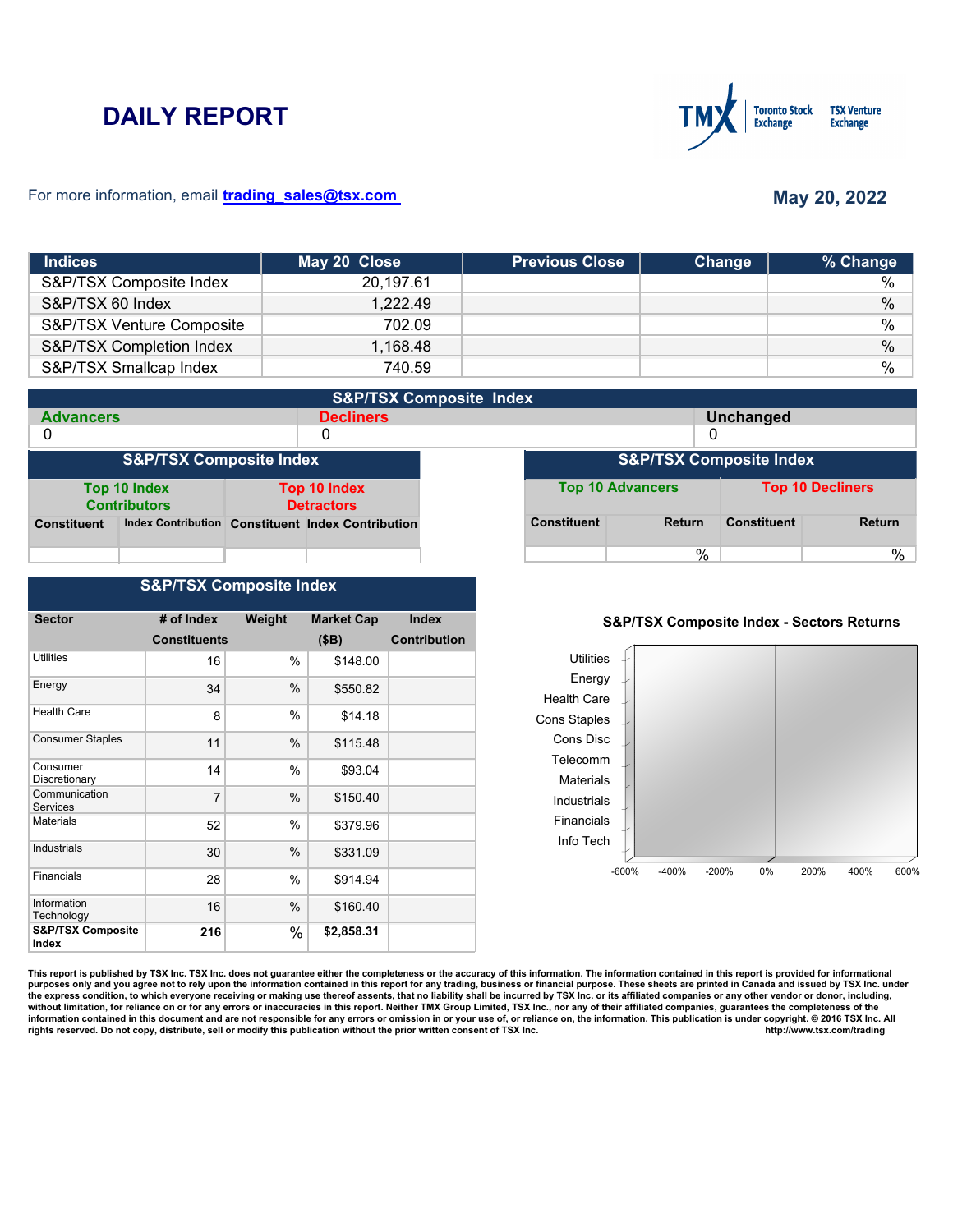

| <b>Top 20 TSX Symbols by Volume</b> |                   |                  | <b>Top 20 TSX Symbols by Value</b> |                   |  |
|-------------------------------------|-------------------|------------------|------------------------------------|-------------------|--|
| Symbol                              | <b>TSX Volume</b> | <b>TSX Value</b> | Symbol                             | <b>TSX Volume</b> |  |
| <b>WRG</b>                          | 22,283,494        | \$669,527        | SU                                 | 7,035,276         |  |
| <b>GWO</b>                          | 9,943,997         | \$332,954,422    | <b>GWO</b>                         | 9,943,997         |  |
| XIU                                 | 8,249,115         | \$254,354,550    | <b>RY</b>                          | 2,369,405         |  |
| HOD                                 | 7,723,578         | \$17,401,926     | TD                                 | 3,256,068         |  |
| <b>CPG</b>                          | 7,359,291         | \$71,876,818     | <b>CNR</b>                         | 1,964,325         |  |
| SU                                  | 7,035,276         | \$343,672,971    | XIU                                | 8,249,115         |  |
| ABX                                 | 6,826,628         | \$181,244,057    | <b>ENB</b>                         | 4,336,823         |  |
| <b>CVE</b>                          | 6,060,250         | \$165,629,953    | <b>CNQ</b>                         | 3,034,326         |  |
| <b>MFC</b>                          | 5,814,251         | \$130,077,248    | <b>BMO</b>                         | 1,770,703         |  |
| <b>WCP</b>                          | 5,500,764         | \$55,541,814     | <b>SHOP</b>                        | 448,756           |  |
| BBD.B                               | 4,814,627         | \$5,588,694      | <b>NTR</b>                         | 1,524,645         |  |
| <b>BTE</b>                          | 4,532,114         | \$29,088,488     | CM                                 | 2,767,269         |  |
| <b>ARX</b>                          | 4,421,977         | \$78,953,275     | ABX                                | 6,826,628         |  |
| <b>ENB</b>                          | 4,336,823         | \$247,283,237    | <b>BNS</b>                         | 2,219,341         |  |
| ATH                                 | 4,315,162         | \$10,369,634     | <b>CVE</b>                         | 6,060,250         |  |
| ĸ                                   | 4,185,248         | \$24,044,939     | <b>EMA</b>                         | 2,221,463         |  |
| HUT                                 | 3,580,182         | \$11,158,259     | ATD                                | 2,348,207         |  |
| XEG                                 | 3,400,748         | \$55,720,659     | <b>MFC</b>                         | 5,814,251         |  |
| ΤD                                  | 3,256,068         | \$298,690,734    | <b>TRP</b>                         | 1,743,093         |  |
| <b>HND</b>                          | 3,096,755         | \$8,313,943      | <b>FTS</b>                         | 1,975,126         |  |

| <b>TSX</b>           |                 | <b>TSX ANONYMOUS TRADING</b> |                 |
|----------------------|-----------------|------------------------------|-----------------|
| Daily Volume         | 383.443.577     | Daily Volume                 | 173.552.799     |
| Daily Value          | \$9,546,761,612 | Daily Value                  | \$4,211,241,719 |
| Daily Trades         | 1,153,267       | Average Trade Size           | 301             |
| Daily Symbols Traded | 2,026           | % TSX Volume                 | 45.26 %         |



| <b>Top 20 TSX Symbols by Value</b> |                   |                  |  |  |
|------------------------------------|-------------------|------------------|--|--|
| Symbol                             | <b>TSX Volume</b> | <b>TSX Value</b> |  |  |
| SU                                 | 7,035,276         | \$343,672,971    |  |  |
| GWO                                | 9,943,997         | \$332,954,422    |  |  |
| RY                                 | 2,369,405         | \$300,666,401    |  |  |
| ΤD                                 | 3,256,068         | \$298,690,734    |  |  |
| <b>CNR</b>                         | 1,964,325         | \$280,843,081    |  |  |
| XIU                                | 8,249,115         | \$254,354,550    |  |  |
| <b>ENB</b>                         | 4,336,823         | \$247,283,237    |  |  |
| <b>CNQ</b>                         | 3,034,326         | \$240,108,723    |  |  |
| <b>BMO</b>                         | 1,770,703         | \$231,626,609    |  |  |
| <b>SHOP</b>                        | 448,756           | \$209,028,684    |  |  |
| NTR                                | 1,524,645         | \$191,234,415    |  |  |
| <b>CM</b>                          | 2,767,269         | \$189,333,077    |  |  |
| ABX                                | 6,826,628         | \$181,244,057    |  |  |
| <b>BNS</b>                         | 2,219,341         | \$177,644,994    |  |  |
| <b>CVE</b>                         | 6,060,250         | \$165,629,953    |  |  |
| <b>EMA</b>                         | 2,221,463         | \$141,985,497    |  |  |
| ATD                                | 2,348,207         | \$130,425,207    |  |  |
| <b>MFC</b>                         | 5,814,251         | \$130,077,248    |  |  |
| TRP                                | 1,743,093         | \$127,781,372    |  |  |
| <b>FTS</b>                         | 1,975,126         | \$126,470,521    |  |  |

| <b>ETF Trading</b> |               |                     |          |  |
|--------------------|---------------|---------------------|----------|--|
| Daily Volume       | 48.869.449    | Average Trade Value | \$14,215 |  |
| Daily Value        | \$899,112,249 | Average Trade Size  | 773      |  |
| # Trades           | 63.250        | # of ETFs Traded    | 824      |  |

|            | <b>Top 10 ETFs by TSX Volume</b> |                     |            | Top 10 ETFs by TSX Value |                     |
|------------|----------------------------------|---------------------|------------|--------------------------|---------------------|
| Symbol     | <b>Market Volume</b>             | <b>Market Value</b> | Symbol     | <b>Market Volume</b>     | <b>Market Value</b> |
| XIU        | 8,249,115                        | \$254,354,550       | XIU        | 8.249.115                | \$254,354,550       |
| <b>HOD</b> | 7,723,578                        | \$17,401,926        | <b>XEG</b> | 3,400,748                | \$55,720,659        |
| <b>XEG</b> | 3,400,748                        | \$55,720,659        | ZEB        | 957,529                  | \$35,015,959        |
| <b>HND</b> | 3,096,755                        | \$8,313,943         | <b>HXT</b> | 708,253                  | \$34,403,027        |
| <b>HQD</b> | 2,888,139                        | \$26,537,516        | HEU        | 490,257                  | \$27,739,263        |
| HQU        | 1,938,894                        | \$19,527,121        | <b>HQD</b> | 2,888,139                | \$26,537,516        |
| ZEB        | 957,529                          | \$35,015,959        | <b>XSP</b> | 584,832                  | \$24,254,678        |
| <b>HSD</b> | 730,083                          | \$6,399,830         | XIC.       | 706,884                  | \$22,664,489        |
| <b>HXT</b> | 708.253                          | \$34,403,027        | HQU        | 1,938,894                | \$19,527,121        |
| <b>XIC</b> | 706,884                          | \$22,664,489        | <b>HOD</b> | 7,723,578                | \$17,401,926        |